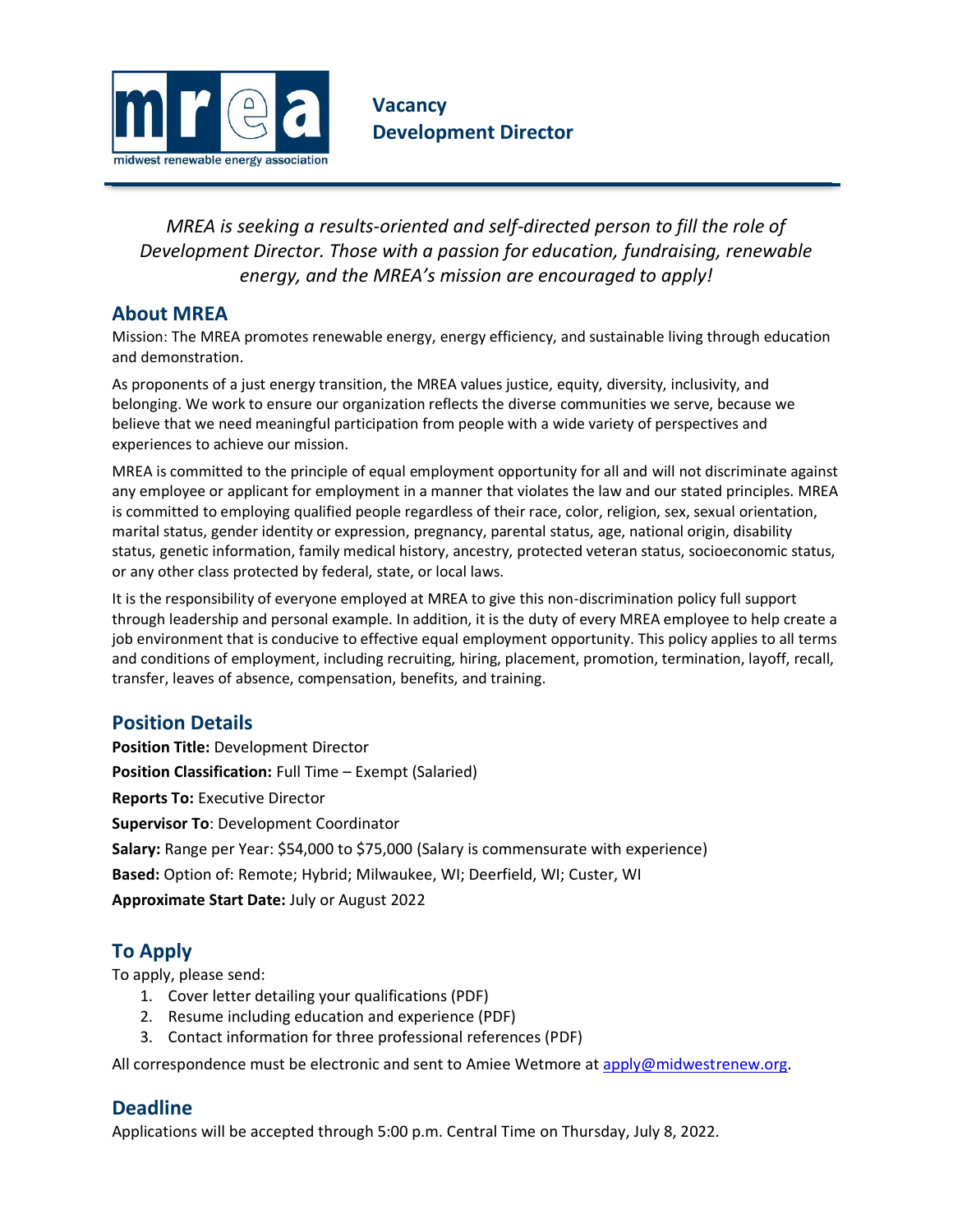# **Job Description**

The Development Director is responsible for planning, organizing, and directing all of MREA's fundraising efforts including major gifts, annual campaigns, planned giving, and development, maintenance, and promotion of membership and membership services. Work will be done closely with the Executive Director and necessary staff to coordinate membership and fund development drives/campaigns. This position reports to the Executive Director and is supervisor to the Development Coordinator.

## **Key Responsibilities**

### **Fund Development**

- Increase revenue, garner press and brand awareness, fostering strong community relations, donor loyalty, and acquiring new supporters
- Build and manage a portfolio of prospects and donors with a preference for alumni constituents with capacity to contribute at the \$10,000+ level
- Develop and execute strategies designed to realize the current and lifetime giving potential of prospective donors
- Demonstrate creative and thorough qualification efforts to identify and advance prospect relationships
- Build a culture of philanthropy within MREA educational programs to encourage giving
- Work with Executive Director to develop new funding opportunities for market development initiatives
- Review press releases, publications, monthly newsletters, videos, etc. as needed

### **Member Management**

- Ensure Development Coordinator is coordinating member benefits, including but not limited to:
	- o Member magazine subscriptions
	- o Lifetime member benefits
	- o Business member directory maintenance (links, membership info, necessary logos, advertising, and home page)
	- o Lapsed member mailings (paper and online)
- Lead maintenance of member database
- Process memberships and donations as needed
- Assist with approval of outreach events
- Review Rise up scholarship applications and facilitate scholarship awards
- Facilitate MREA Advisory Board meetings and cultivate Advisory Board membership as long term friends of MREA
- Work with Communications Director to produce Annual Report
- Participate in MREA staff meetings and planning sessions
- Participate in MREA working groups as needed
- Lead fund development working group
- Manage volunteers and interns as needed

### **Financial**

- Participate in the financial reporting and budget planning process
- Work with Executive Director and others as needed to develop the MREA budget and new budgets as needed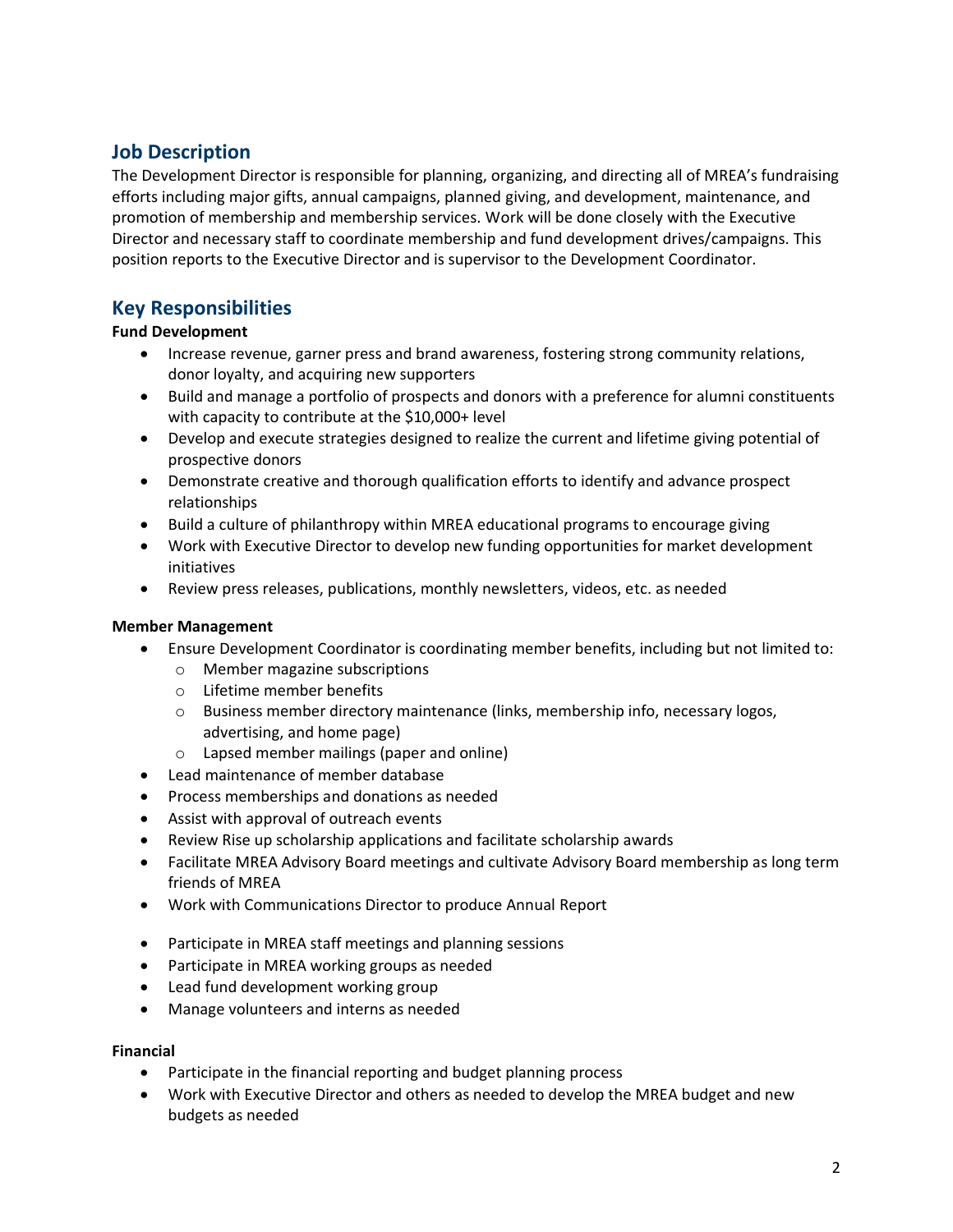- Maintain membership budget
- Maintain donations budget

#### **Events**

- Work with Development Coordinator to coordinate membership sales at The Energy Fair including Front Gate, socials, and meetings.
- Lead coordination and implementation of donor and member events with Events Manager

#### **Administration & Personnel**

- Participate in MREA working groups to develop, actualize, and evaluate the MREA strategic plan.
- Coordinate with Leadership and directors to develop overall communication plan
- Conduct monthly grant reporting as needed
- Attend staff meetings and working groups
- Participate in staff reviews
- Support MREA events and activities, as needed

#### **Board Relations**

- Prepare member and donor reports, present information, and attend board meetings as needed
- Chair Board Nominating Committee and coordinate board elections
- Lead Advisory Board administration needs
- Chair Fund Development / Awards Committee

#### **Travel Requirements**

- Midwest or national renewable energy and/or sustainably living outreach or networking events as needed
- MREA's Custer, WI office for planning meetings as needed
- MREA's Custer, WI office for events, including the Annual Energy Fair held each June

## **Qualifications**

A successful candidate will be:

- An experienced fundraiser with vision and ability to create fundraising plans
- Results-oriented and self-directed, with a passion for the MREA's mission
- Organized and focused with proven ability to prioritize and complete activities with deadlines
- Experienced in managing a project budget
- Comfortable working directly with people from diverse racial, ethnic, and socioeconomic backgrounds
- An excellent written and verbal communicator who can promote the MREA's mission to the public and market stakeholders
- Adept at working in groups and have experience building partnerships with diverse audiences
- Accustomed to working with a variety of software, demonstrating proficiency in word processing (i.e. MS Word and/or Google Docs), data management (i.e. Excel and/or Google Sheets), presentation software (PowerPoint and/or Google Presentations).